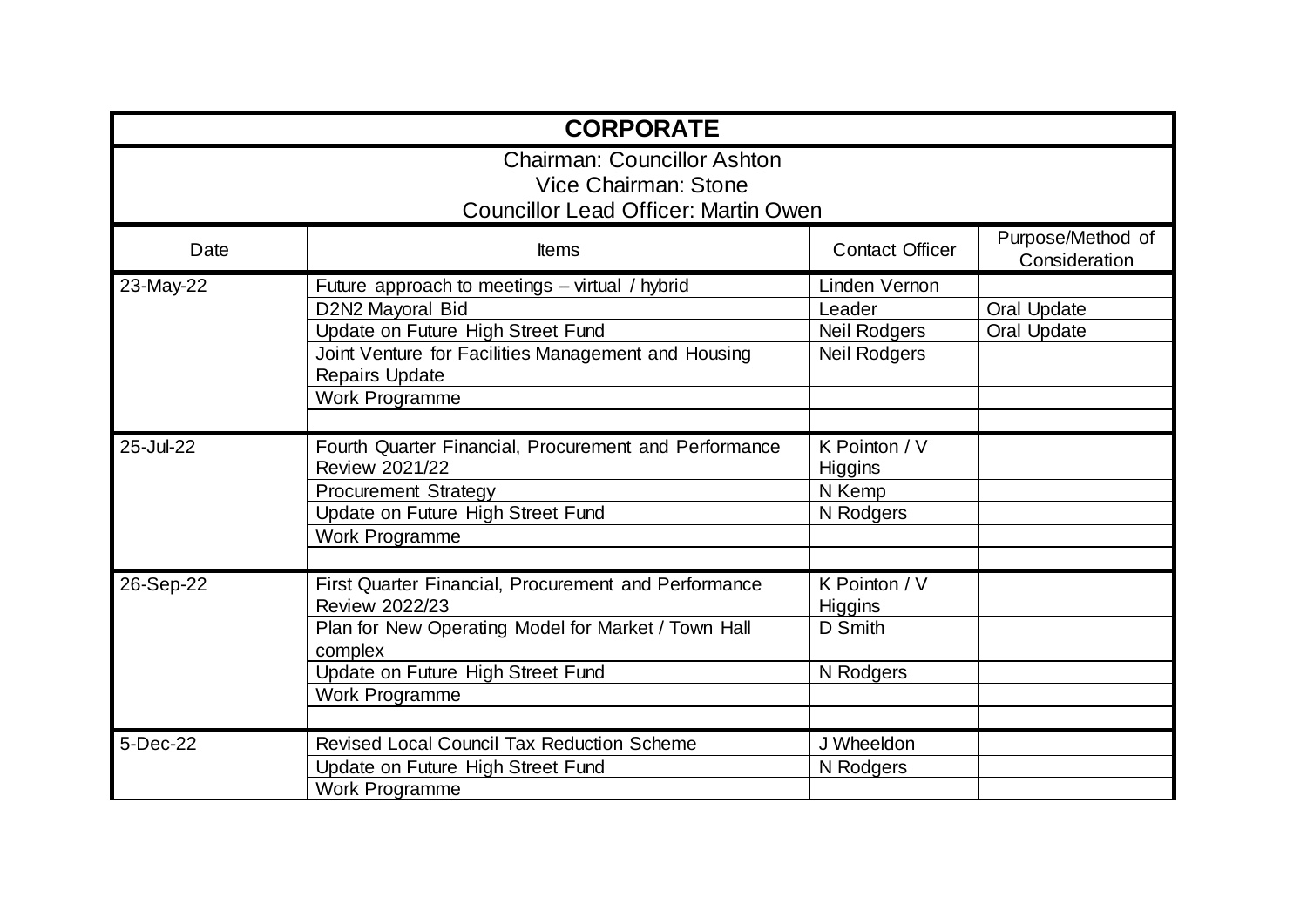|             | <b>CORPORATE</b>                                                                                                           |                                 |  |
|-------------|----------------------------------------------------------------------------------------------------------------------------|---------------------------------|--|
|             |                                                                                                                            |                                 |  |
| $6$ -Feb-23 | Third Quarter Financial, Procurement and Performance<br>Review 2022/23                                                     | K Pointon / V<br><b>Higgins</b> |  |
|             | Budget and Medium Term Financial Plan 2023/2024                                                                            | M Owen / K<br>Pointon           |  |
|             | Update on Future High Street Fund                                                                                          | N Rodgers                       |  |
|             | Work Programme                                                                                                             |                                 |  |
|             |                                                                                                                            |                                 |  |
| 20-Mar-23   | Update on Future High Street Fund                                                                                          | N Rodgers                       |  |
|             | Work Programme                                                                                                             |                                 |  |
|             |                                                                                                                            |                                 |  |
|             |                                                                                                                            |                                 |  |
| To add in   | <b>Fleet Procurement Strategy</b>                                                                                          | N Kemp                          |  |
|             | Combined action plan for delivery of the Access to<br>Service, Digital and Organisational Development<br><b>Strategies</b> | A Stokes                        |  |
|             | Trust Arrangements - Town Hall / Victoria Hall                                                                             | D Smith                         |  |
|             | Generating Income Plan                                                                                                     | K Pointon                       |  |
|             | <b>Staff Pay Grade Review</b>                                                                                              | A Stokes                        |  |
|             | <b>Parish Grants</b>                                                                                                       | <b>K</b> Pointon                |  |
|             | <b>Review of Recovery Processes</b>                                                                                        | J Wheeldon                      |  |
|             | Implement the Housing Revenue Account Business Plan                                                                        | T Cooper                        |  |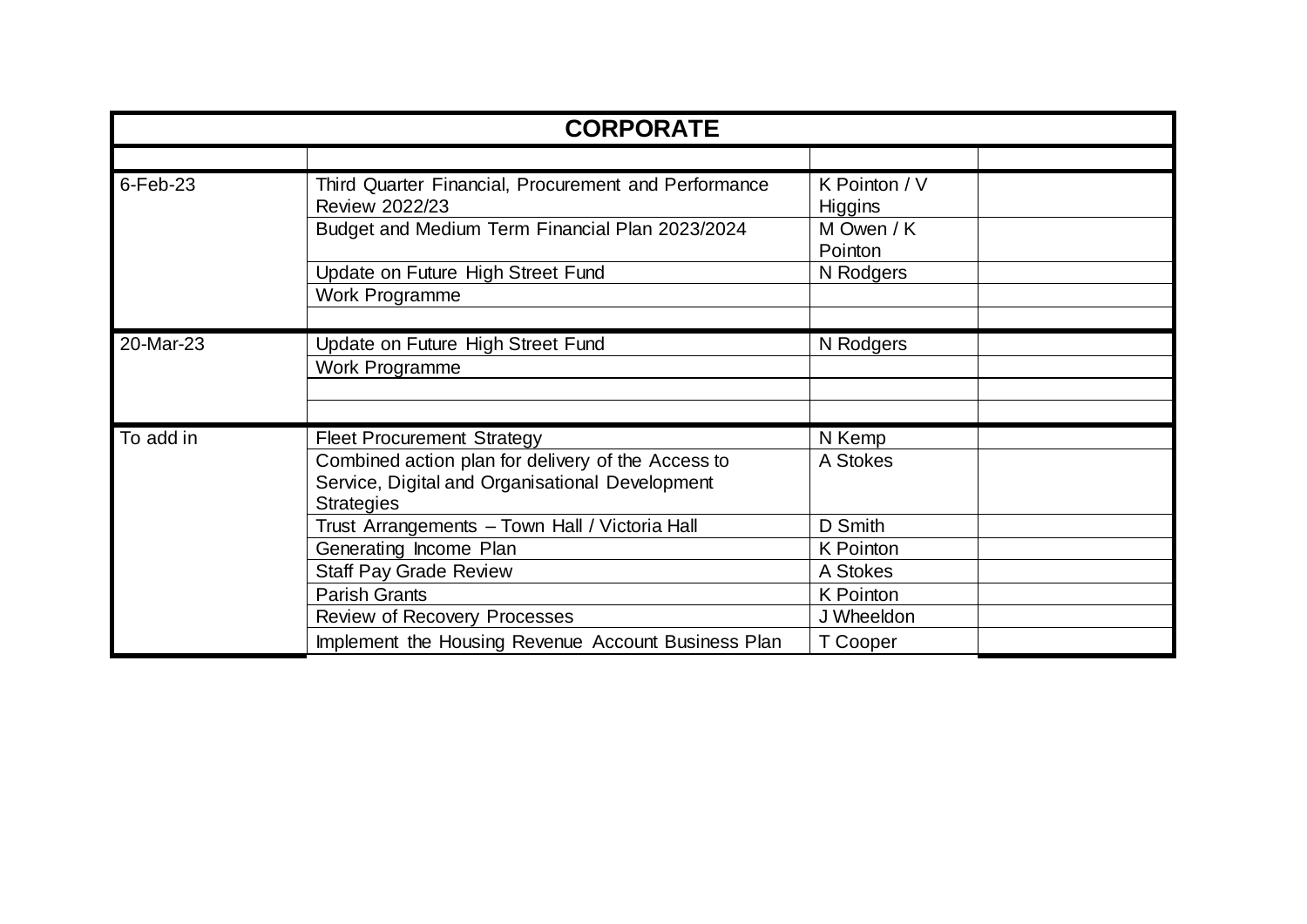|            | <b>COMMUNITY</b>                                                                                  |                                                 |                                    |
|------------|---------------------------------------------------------------------------------------------------|-------------------------------------------------|------------------------------------|
|            | <b>Chairman: Councillor Quinn</b><br>Vice Chairman: Councillor Sizeland<br>Lead Officer: M Trillo |                                                 |                                    |
| Date       | Items                                                                                             | <b>Contact Officer</b>                          | Purpose/Method of<br>Consideration |
| 18-May-22  | Refreshed Environment Enforcement Policy                                                          | D Smith                                         |                                    |
|            | Review of services to older people                                                                | H Core                                          |                                    |
|            |                                                                                                   |                                                 |                                    |
|            |                                                                                                   |                                                 |                                    |
| 16-July-22 | Refreshed Sports & Physical Activity Strategy                                                     | R Wilks                                         |                                    |
|            | Homelessness Strategy and Action Plan                                                             | H Core                                          |                                    |
|            | PC Refurb Presentation (TBC)                                                                      | <b>Request of Cllr Kelly</b>                    |                                    |
|            |                                                                                                   |                                                 |                                    |
| 21-Sep-22  | New Leisure Operating Model Proposals                                                             | R Wilks                                         |                                    |
|            | Voluntary Sector Post-Covid/cost-of-living update                                                 | HPCVS, NMVC,<br>Connex and The<br><b>Bureau</b> |                                    |
|            |                                                                                                   |                                                 |                                    |
| 16-Nov-22  | <b>AES Annual Performance Review</b>                                                              | <b>AES</b>                                      |                                    |
|            |                                                                                                   |                                                 |                                    |
|            |                                                                                                   |                                                 |                                    |
|            |                                                                                                   |                                                 |                                    |
| 18-Jan-23  | Parkwood Annual Review                                                                            | Parkwood                                        |                                    |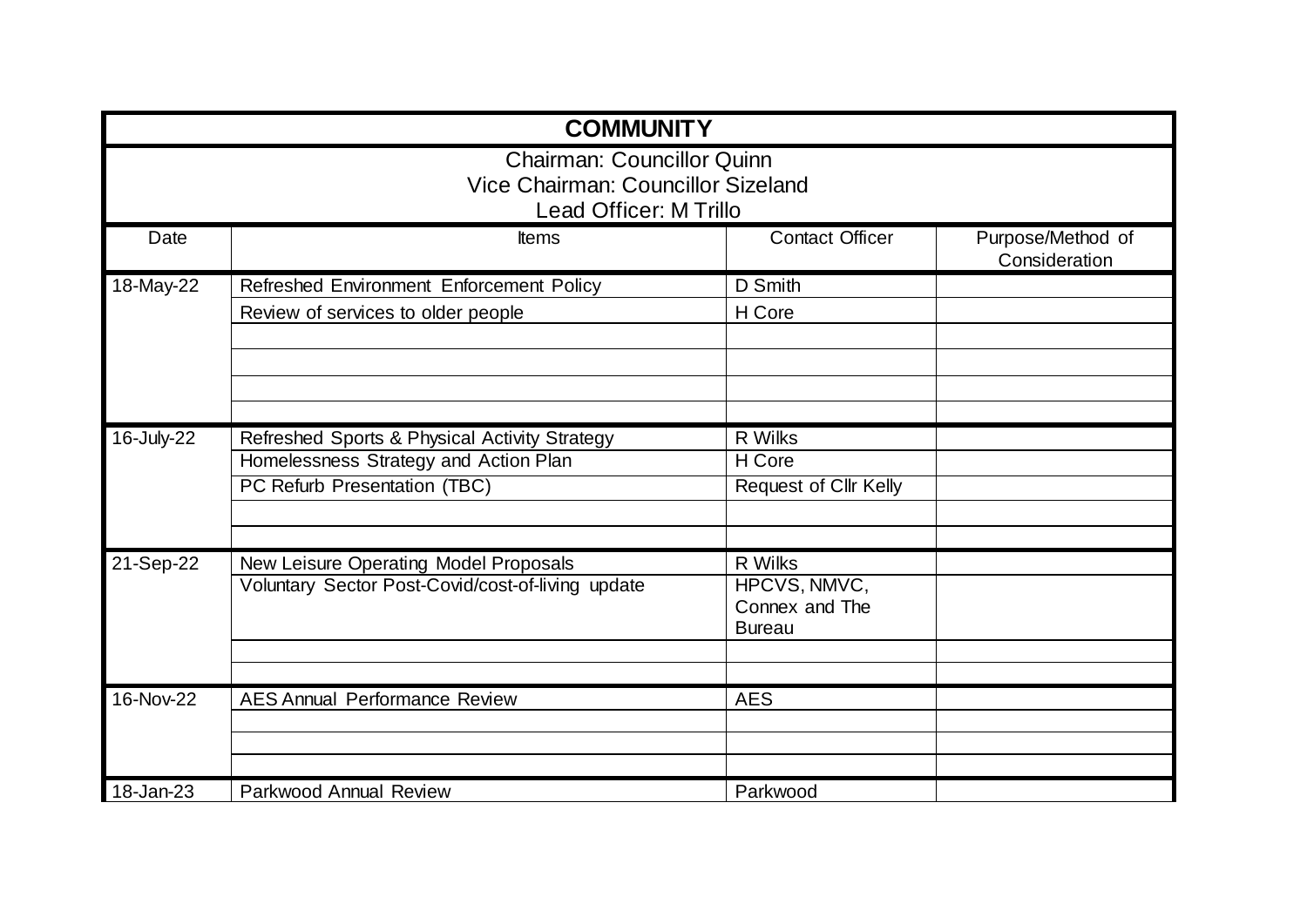|           | <b>COMMUNITY</b>                       |                      |  |
|-----------|----------------------------------------|----------------------|--|
|           |                                        |                      |  |
|           |                                        |                      |  |
| 8-Mar-23  | High Peak CVS Annual Report            | <b>High Peak CVS</b> |  |
|           |                                        |                      |  |
|           |                                        |                      |  |
| To add in |                                        |                      |  |
|           | New Waste and Recycling Approach       | N Kemp               |  |
|           | Arts and Cultural Strategy             | D Smith              |  |
|           | Leisure Centres Improvement Plan       | R Wilks              |  |
|           | Update from Health around ICS          |                      |  |
|           | <b>Private Sector Housing Update</b>   | <b>M</b> Towers      |  |
|           | Renters Reform Bill (Nov 22 or Jan 23) | H Core               |  |
|           |                                        |                      |  |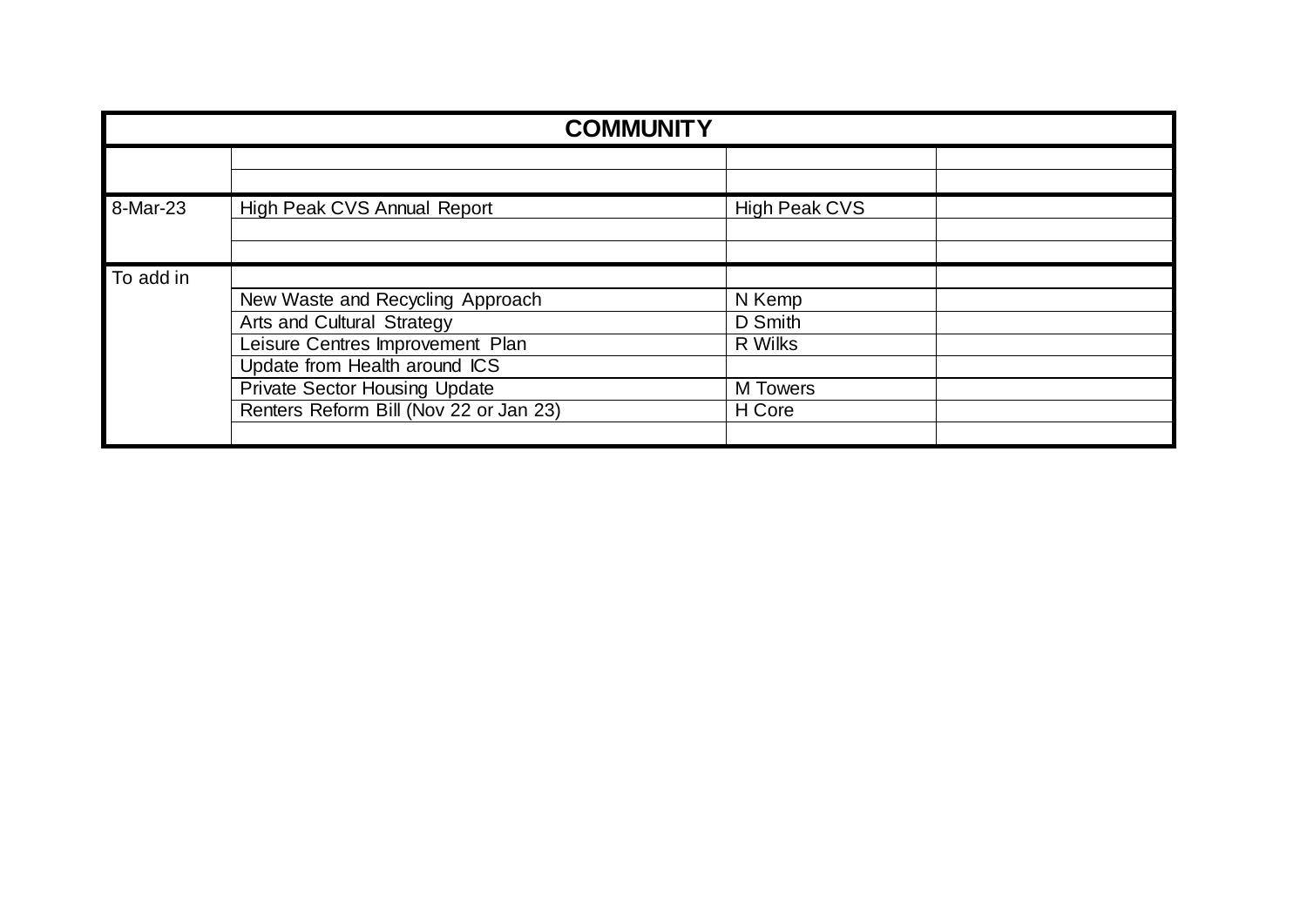|            | <b>ECONOMY AND GROWTH</b>                                                                             |                        |                                    |
|------------|-------------------------------------------------------------------------------------------------------|------------------------|------------------------------------|
|            | <b>Chairman: Councillor Siddall</b><br>Vice Chairman: Councillor Grooby<br>Lead Officer: Neil Rodgers |                        |                                    |
| Date       | <b>Items</b>                                                                                          | <b>Contact Officer</b> | Purpose/Method of<br>Consideration |
| 16-June-22 | <b>Nutrient Neutrality</b>                                                                            | <b>Mark James</b>      |                                    |
|            | Housing Land Supply (part 2)                                                                          | Mark James             |                                    |
| 14-Jul-22  |                                                                                                       |                        |                                    |
|            |                                                                                                       |                        |                                    |
|            |                                                                                                       |                        |                                    |
| 15-Sep-22  | Tour of backstage of Buxton Opera House (5.30pm)                                                      | Paul Kerryson          |                                    |
|            | <b>FHSF Development Strategy</b>                                                                      | S Porru                |                                    |
|            | Refreshed Growth Strategy                                                                             | S Porru                |                                    |
|            |                                                                                                       |                        |                                    |
|            |                                                                                                       |                        |                                    |
| 26-Jan-23  |                                                                                                       |                        |                                    |
|            |                                                                                                       |                        |                                    |
|            |                                                                                                       |                        |                                    |
| 16-Mar-23  |                                                                                                       |                        |                                    |
|            |                                                                                                       |                        |                                    |
|            |                                                                                                       |                        |                                    |
| To add in  | Report from Transport Working Group                                                                   |                        |                                    |
|            | <b>Visit Peak District</b>                                                                            | J Dilley - MPDD        | Presentation                       |
|            | Old Nestle Buxton site                                                                                |                        |                                    |
|            | Industrial units - capacity, vacancy rates, brownfield sites                                          |                        |                                    |
|            | <b>Chapel Masterplan</b>                                                                              | S Porru                |                                    |
|            | <b>Dinting Employment Site</b>                                                                        | S Porru                |                                    |